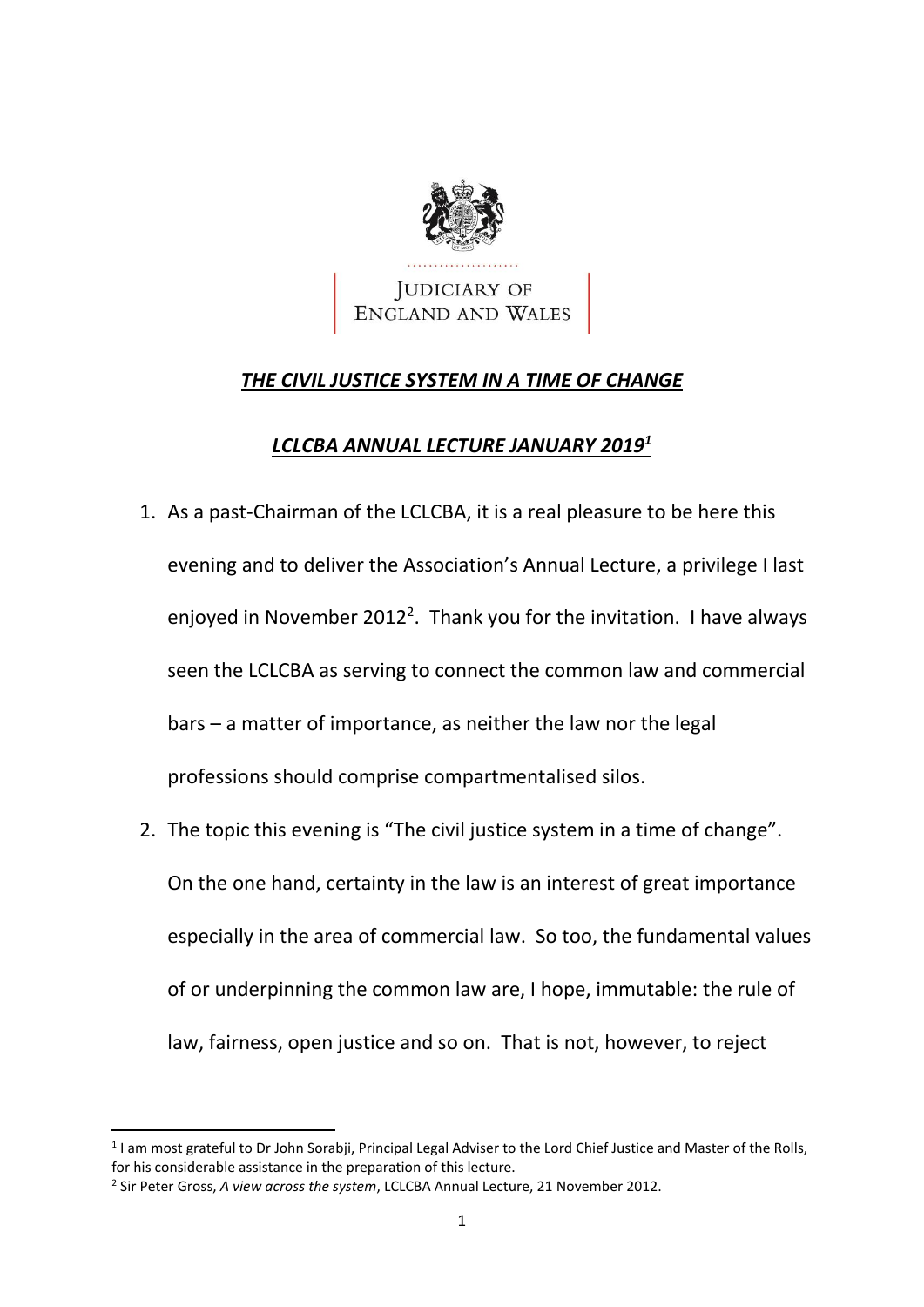change; anything but. Change is a constant; it is integral to the development of the common law itself, as it adapts to new circumstances. It is essential if English Law and London are to maintain and enhance their world leading positions in international dispute resolution. It is or ought to be central to the manner in which justice is delivered where, put bluntly, it would be bizarre to ignore technology enabled developments. In short, we should welcome and help shape the changes which must be made. In all this, we do well to remind ourselves of the observation in Lampedusa's, *The Leopard*, "If we want things to stay as they are, things will have to change" – or as Thomas Babbington Macaulay put it during the debates that would ultimately lead to the Great Reform Act of 1832, 'Reform, that you may preserve'.<sup>3</sup> If we want to preserve, to enhance, the best features of our civil justice system we must not just accommodate change: we must embrace it.

3. My theme is encapsulated in the following propositions:

- (I) Civil justice is a public good not simply another public service.
- (II) The Judiciary and the legal profession are key to the civil justice system's success domestically and internationally.

<sup>3</sup> T. Babington Macauley, *Parliamentary Reform, A Speech Delivered in The House of Commons on 2 March 1831*, in *The Miscellaneous Writings and Speeches of Lord Macaulay*, Vol. 4 [<http://www.gutenberg.org/files/2170/2170-h/2170-h.htm#link2H\\_4\\_0005>](http://www.gutenberg.org/files/2170/2170-h/2170-h.htm#link2H_4_0005).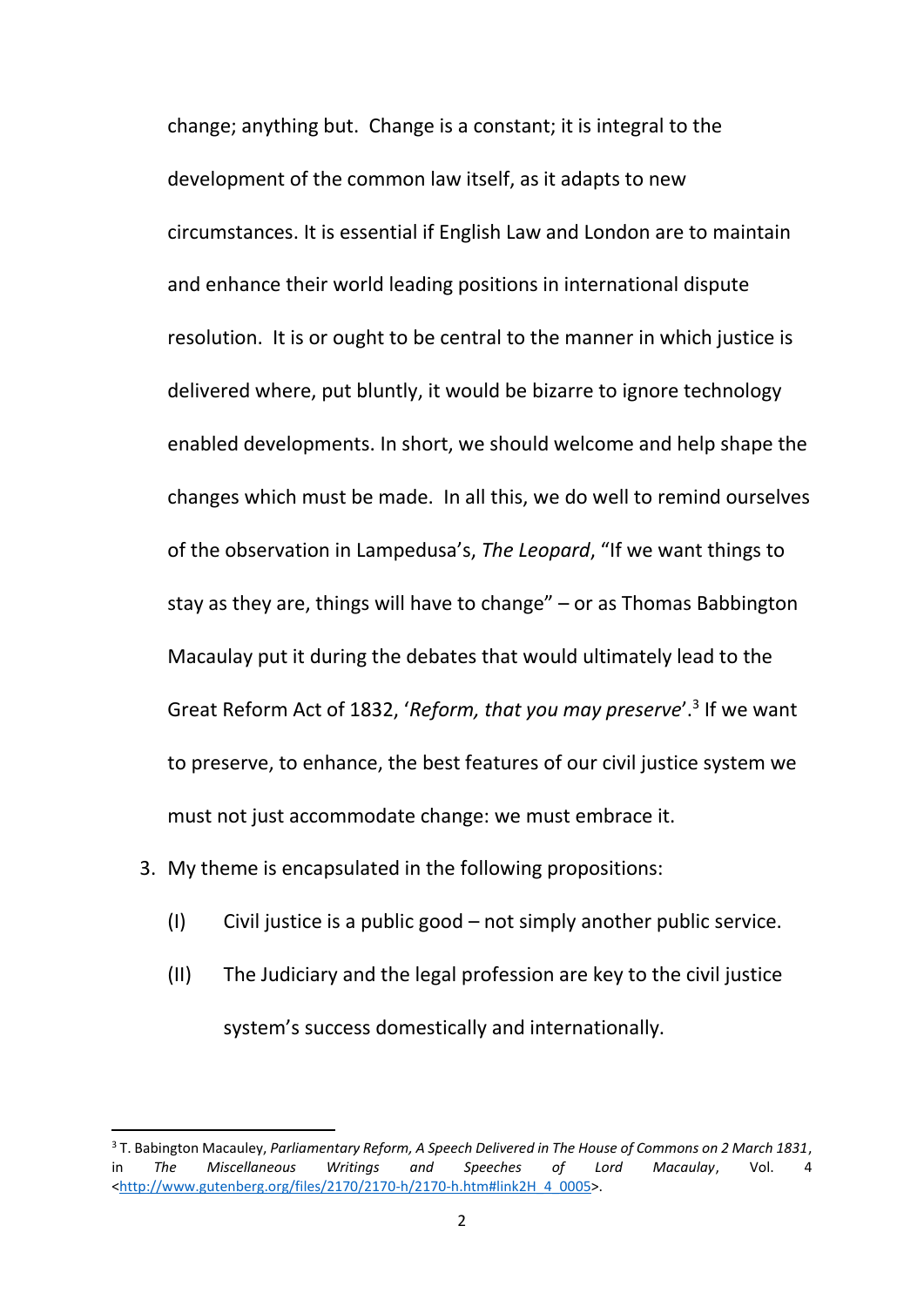- (III) The Courts and arbitration are mutually supportive; the strength of the English Courts improves the attraction of London arbitration and *vice versa*.
- (IV) The Rolls Building is not an island unto itself; commercial and other specialist practitioners need to have regard to the wider civil justice system.
- (V) Change at every level including substantive law, procedural law, delivery of justice – should be welcomed and shaped.

I should make it clear that the views expressed are my own.

## *(I) Civil Justice is a public good*

- 4. Let us be clear as to our starting point. The State has two primary duties: Defence of the Realm and the provision of a justice system. If the State succumbs to its external enemies, all is lost. If the State does not uphold law and justice, no other rights can be enforced, or entitlements enjoyed.
- 5. The provision of Civil Justice by the State is an integral part of that second duty. The provision of civil justice is a public good, securing the rule of law, not simply another public service.<sup>4</sup> Unfortunately, it has not always

 $\overline{a}$ <sup>4</sup> Professor Dame Hazel Genn, 2008 Hamlyn Lectures, *Judging Civil Justice*, at pp.16 and following; Dr John Sorabji, *English Civil Justice After the Woolf and Jackson Reforms* (2014), at pp. 10-11.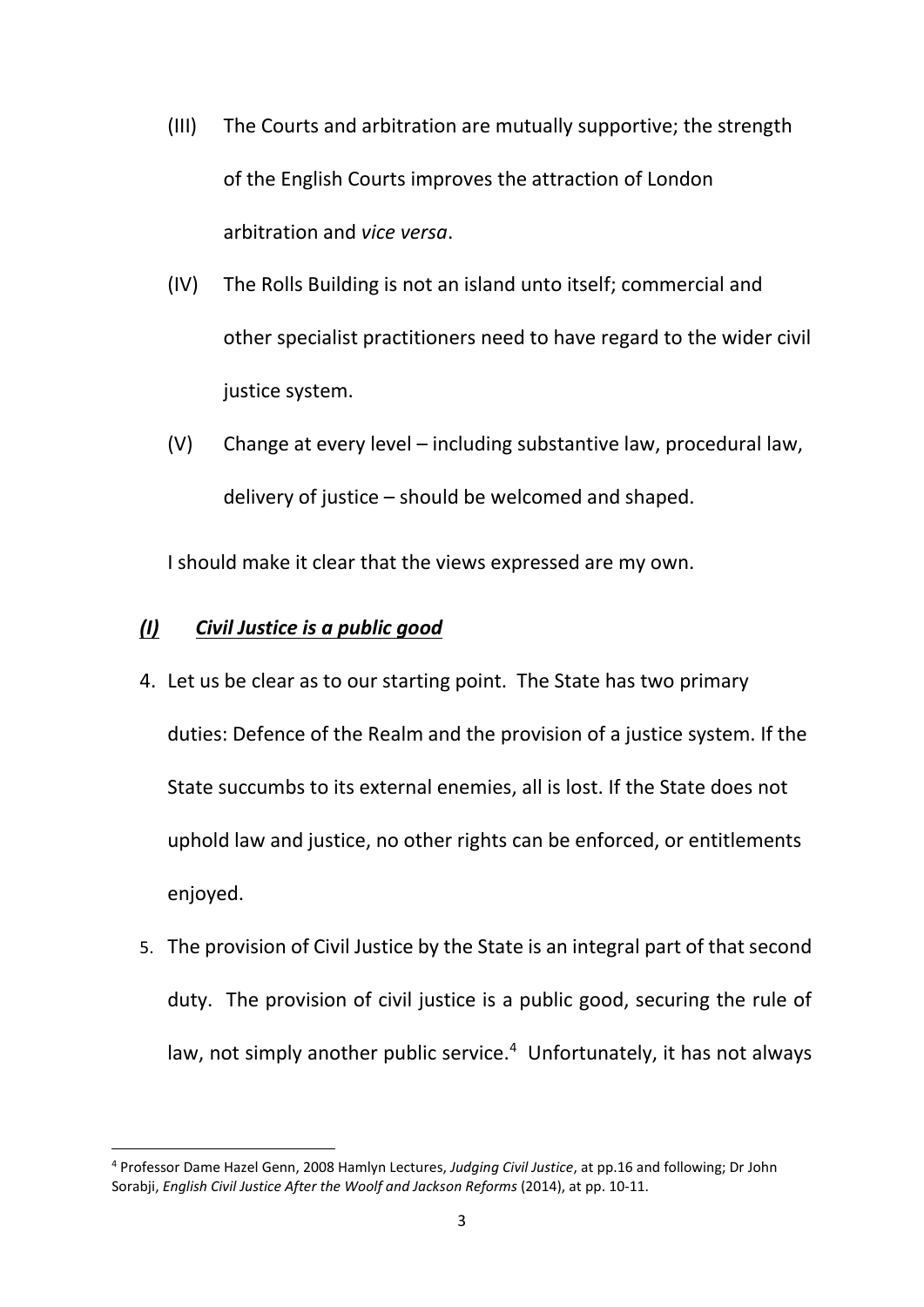been seen that way; too often, it has been treated as a Cinderella<sup>5</sup>, ranked somewhat lower in the State's priorities than the criminal or family justice systems, even though it was the means by which the other systems were to a significant degree funded. This acute problem, repeatedly observed by members of the senior Judiciary over the past decade, rests on a failure to fully appreciate that the provision of an accessible and effective civil justice system is an integral part of the delivery of one of the State's primary duties: the provision of an effective means through which law and justice can be upheld – a system which enables litigants to vindicate and enforce their legal rights.

6. The fallacy was that civil justice was a consumer service providing no more than a private good to individual litigants. It was disposed of by the Supreme Court recently in the *Unison* case.<sup>6</sup> The precise issue in dispute concerned the imposition of fees imposed by the Lord Chancellor in relation to bringing proceedings in the Employment Tribunal and Employment Appeals Tribunal and thus impacted on access to those Tribunals – rather than the civil courts. The principle, however, concerned

<sup>5</sup> See, Sir Jack Jacob, *The Fabric of English Civil Justice* (Stevens 1987), at p.253; Sir Michael Briggs, *Civil Court Structure Review – Interim Report* (2015)

<sup>6</sup> *R (UNISON) v Lord Chancellor* [2017] UKSC 51, [2017] 3 WLR 409.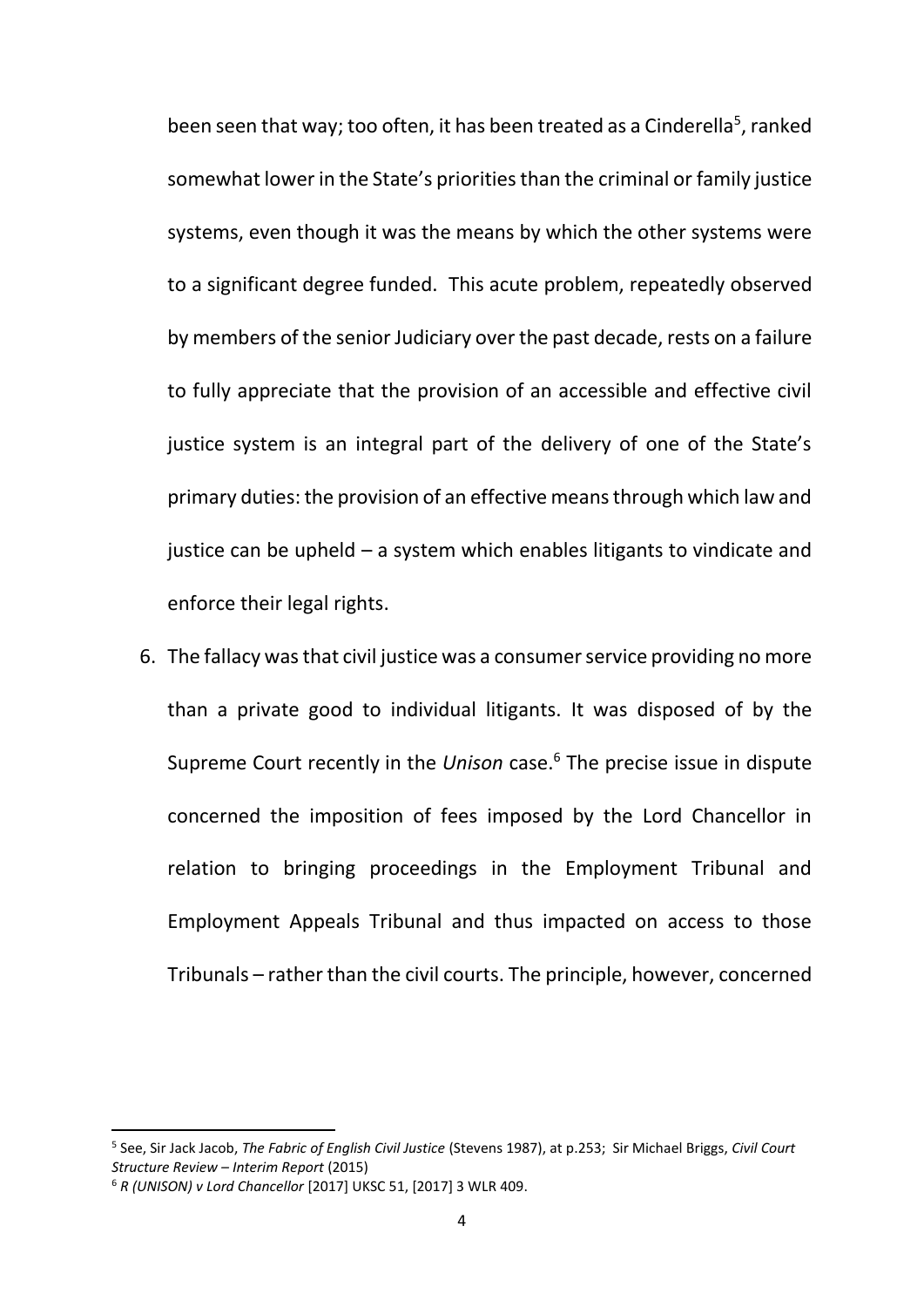both courts and tribunals;<sup>7</sup> no distinction was to be drawn between the different courts and tribunals.

- 7. For the Supreme Court, the idea that the courts simply provide private benefits was 'demonstrably untenable'.<sup>8</sup> The ability to access the courts to vindicate and enforce rights was inherent in the rule of law. It is the means by which the State ensures that it acts within the laws provided by Parliament and developed by the common law. It thus ensures that the Executive acts within the law. It is the means by which the State ensures that its citizens are able to vindicate and enforce their rights and obligations, benefits and burdens that the law provides and recognises. It is the means by which the State ensures that the democratic process does not, as Lord Reed put it, 'become a meaningless charade' by ensuring that Acts of Parliament are capable of enforcement.<sup>9</sup>
- 8. On its own that would be sufficient to demonstrate how the civil courts provide a public good. Matters do not, however, end there. Through the civil courts explaining and developing the law, civil justice provides the framework within which citizens and government can order their affairs and settle their disputes, as well as providing the means through which

 $<sup>7</sup>$  Lord Reed, at [67].</sup>

<sup>8</sup> Ibid.

<sup>9</sup> Ibid at [68].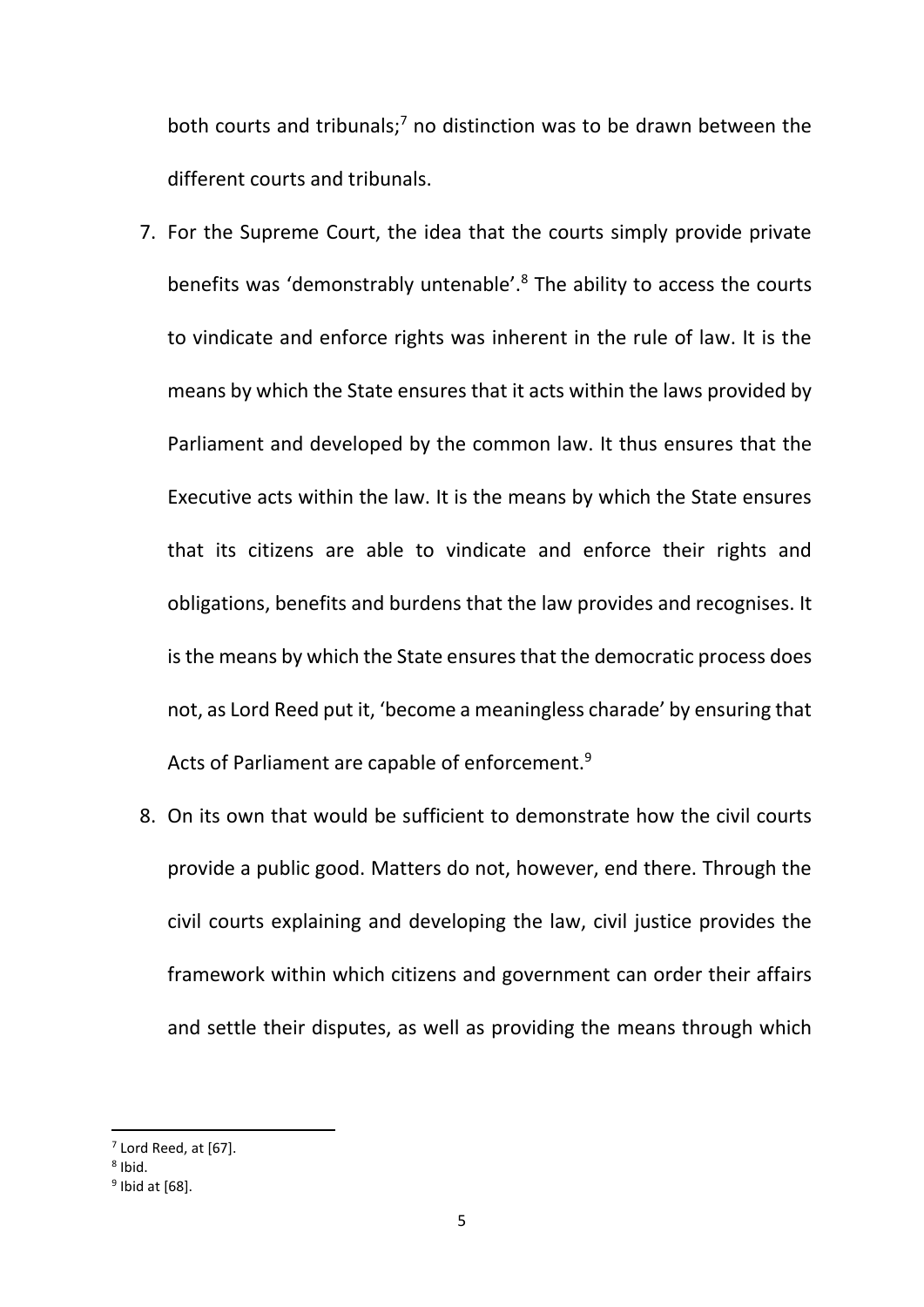that framework of law can be developed through the common law method.<sup>10</sup> And it provides the means by which disputes can be avoided: the deterrent effect of the knowledge that enforcement of rights is within the reach of all our citizens is a fundamental means by which we promote compliance with rights and obligations in the first place. The public good that the civil courts provide is therefore one that promotes the rule of law in a number of different, although related, ways. It is, as Lord Diplock expressed it, a hallmark of every "civilised system of government".<sup>11</sup>

9. My starting point then is simple. Civil justice is a public good. It must be understood to be so and treated accordingly. A straightforward test for reforms proposed or made in this time of change is this: does the reform improve our ability to deliver that public good? Does it improve the civil courts as a pillar of democracy? With this in mind I turn to my second proposition: the importance of the judiciary and the legal profession.

# *(II) The Judiciary and the legal profession are key to the civil justice system's success domestically and internationally*

10.The strength of any justice system is to a large extent the product of the quality and experience of its judiciary and its legal profession. Quality has a number of facets. Independence of mind is essential. As is moral

 $\overline{a}$ 

<sup>10</sup> Ibid at [68]-[70].

<sup>11</sup> *Bremer Vulkan v South India Shipping Corp* [1981] AC 909, at p.976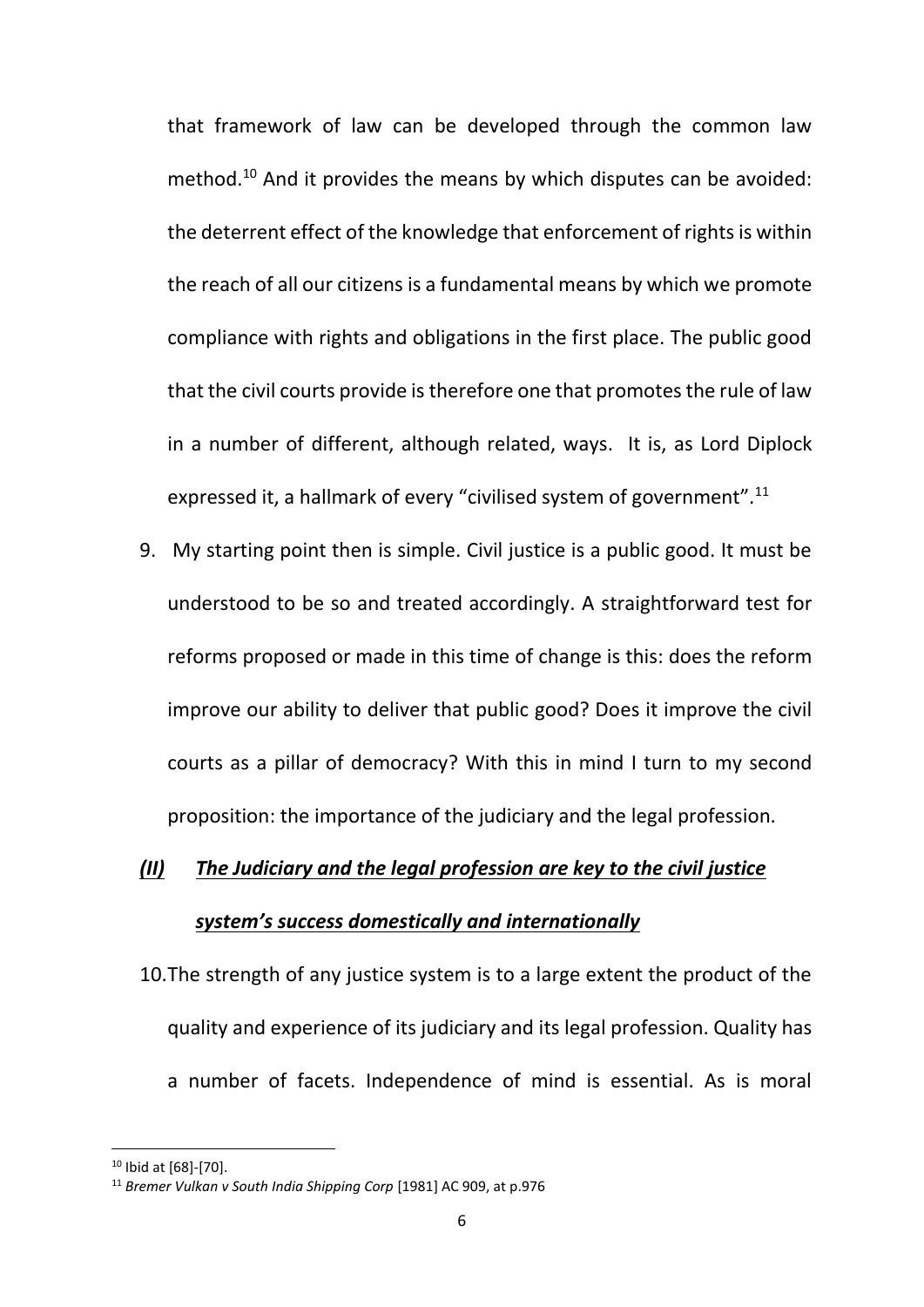courage; the ability to resist improper pressure, to do what is right without fear or favour; to inform your client of what it is necessary for them to hear in terms of your advice; to make that submission in the face of an unsympathetic or, even hostile, tribunal. Judgment too is essential. Practical judgment and legal judgment. The judgment that (in our system) comes from experience in the application of law, in advising clients and in arguing and deciding cases.

- 11.These characteristics have for a long time been synonymous with the English judiciary<sup>12</sup> and our legal profession. They are characteristics which have been honed not simply in domestic advisory work and litigation but also through practice abroad in the international sphere. As solicitors' firms and chambers have expanded overseas, this cross-fertilisation of practice has been enhanced not just by our lawyers practising abroad, but through overseas lawyers building their practices here in the UK (and, especially, in London).
- 12. If we are to maintain our ability to deliver high quality justice we must ensure that both the legal profession and the judiciary remain of the

<sup>&</sup>lt;sup>12</sup> Strictly, English and Welsh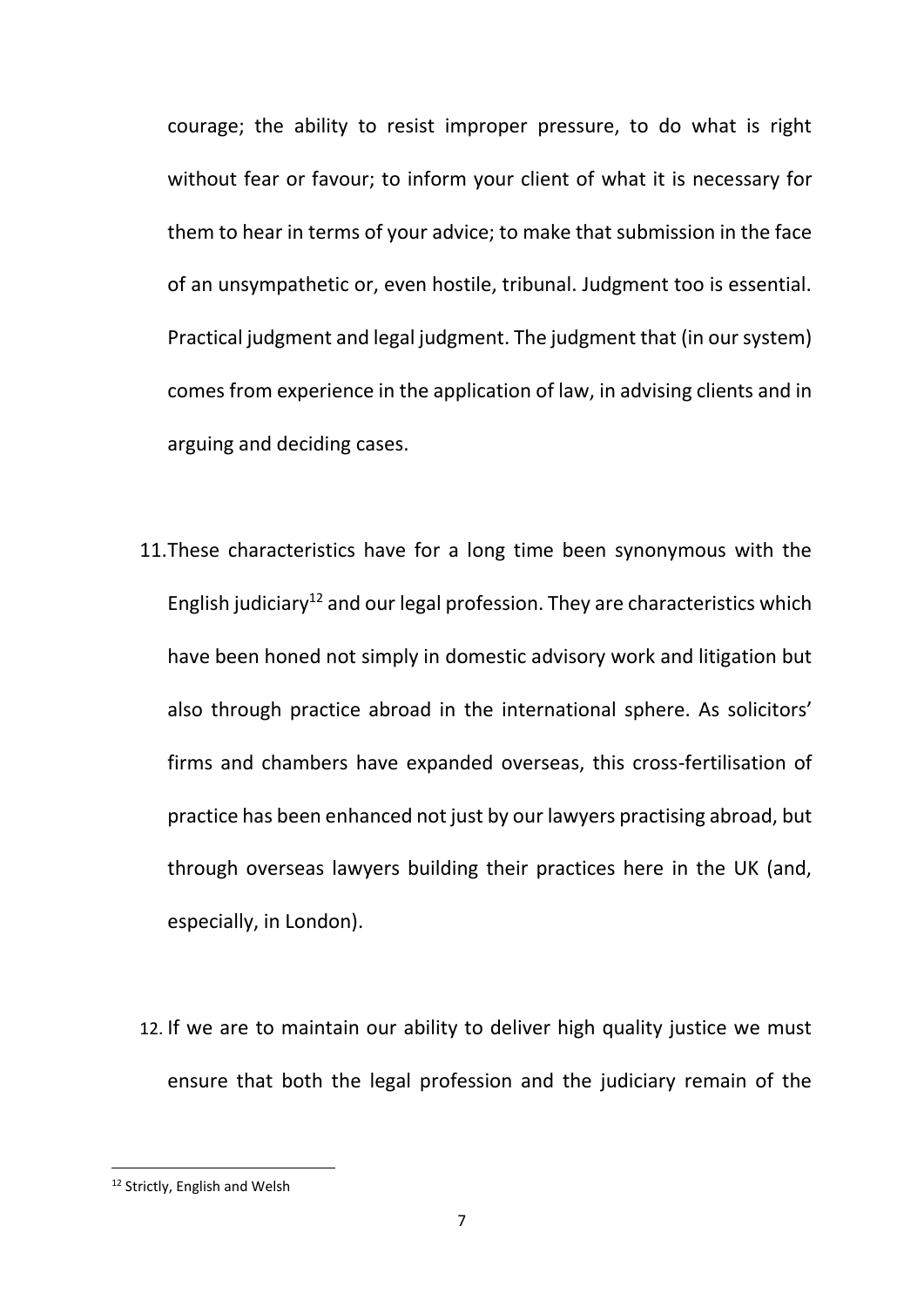highest quality. And we must ensure that their expertise is accessible to those who need to call upon it. The rule of law, as Lord Reed's judgment makes abundantly clear, requires it. Equally, it must remain of the highest quality if the English courts, and here I am particularly thinking of the Commercial Court and the other courts now within the Business and Property Courts, are to remain attractive for overseas litigants.

- 13. Focusing for the moment on the Judiciary and as I have previously suggested<sup>13</sup>, the Judiciary's independence, integrity and incorruptibility are beyond question; so too its impartiality: the English courts do not confer a "home ground" advantage and there is neither advantage nor disadvantage in being a private or a state enterprise. Furthermore, there is the Judiciary's well-respected calibre and expertise, generating market confidence.
- 14. That all these are necessary attributes is illuminated by our work on the *Standing International Forum of Commercial Courts* ("SIFoCC"). The Judiciary is well aware of competition in the market for international dispute resolution, together with the desire of many jurisdictions to

<sup>&</sup>lt;sup>13</sup> Sir Peter Gross, *A Good Forum to Shop In: London and English Law Post-Brexit, 35<sup>th</sup> Annual Donald O'May* Maritime Law Lecture [2018] LMCLQ 222 ("*The Donald O'May Lecture")*; *Courts and Arbitration*, 2nd Jonathan Hirst QC Commercial Law Lecture [2018] LMCLQ 497 ("*The Jonathan Hirst QC Lecture*").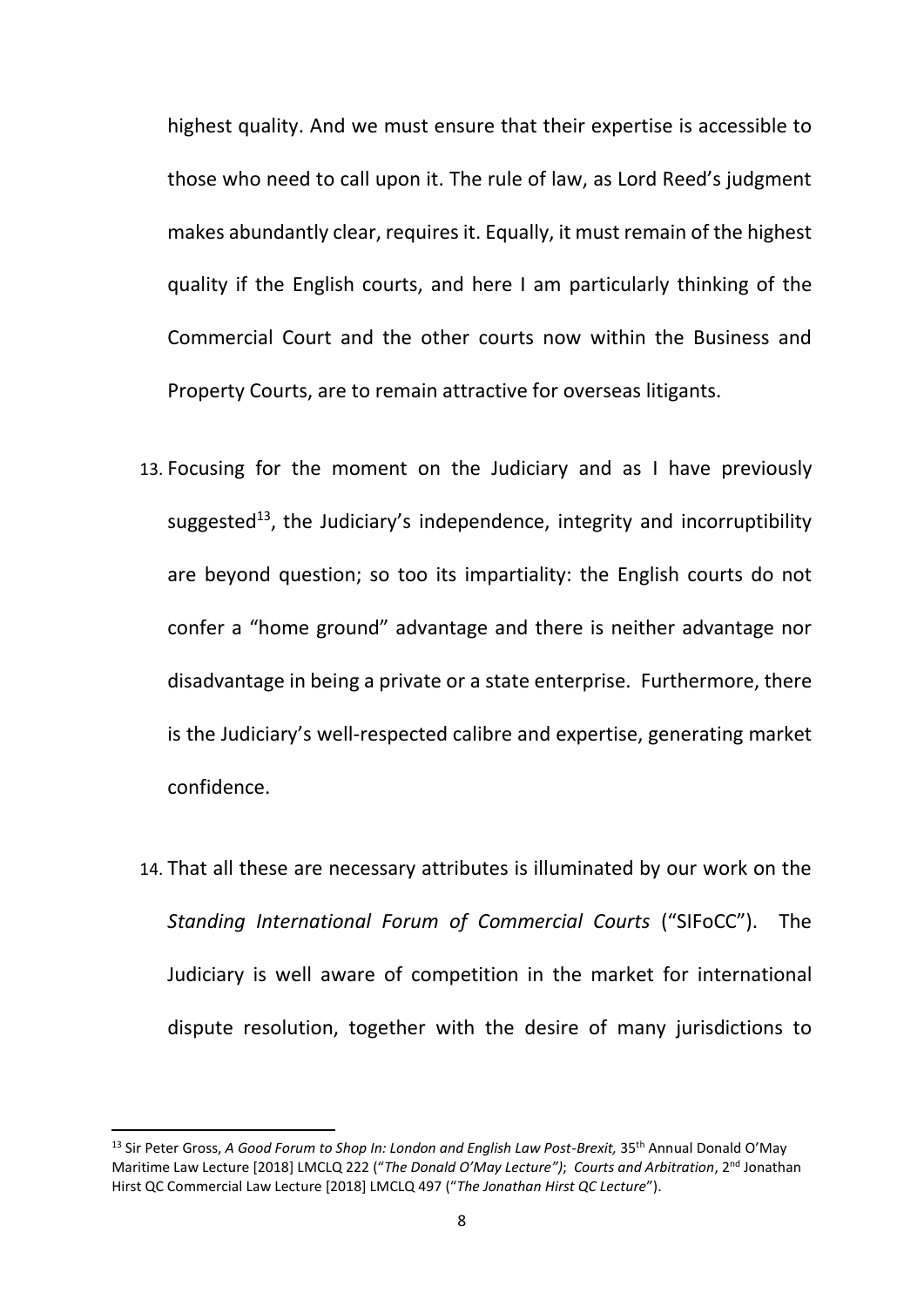develop their own commercial courts. We have embraced these developments constructively and with confidence, through the mechanism of SIFoCC<sup>14</sup>, seeking cooperation, sharing best practice and making a stronger contribution to the rule of law together than each of the courts involved could accomplish individually. Attending the  $2<sup>nd</sup>$ SIFoCC forum in New York in September 2018, I was struck by the benefits of such cooperation – including outreach to various developing countries<sup>15</sup> – and also by the need to stay at the top of our game, given the formidable nature of international competition on display. The very high regard in which our Judiciary is held internationally (for the qualities I have underlined) is gratifying (and humbling) and one of our greatest strengths – and we need to do everything we can to continue to justify this reputation. Matters do not end there; international competitiveness demands suitable attention to facilities, resources and infrastructure; thus the New York Court building in which SIFoCC principally took place was not only grand (as is the RCJ) but it was also impeccably maintained. Furthermore, the urgent need to make full use of IT (again, more later)

<sup>14</sup> A far-sighted innovation of Lord Thomas CJ, ably supported by (*inter alia*) Sir William Blair and Sir Robin Knowles.

 $15$  Urged by the World Bank and others to establish Commercial Courts, as a loan condition.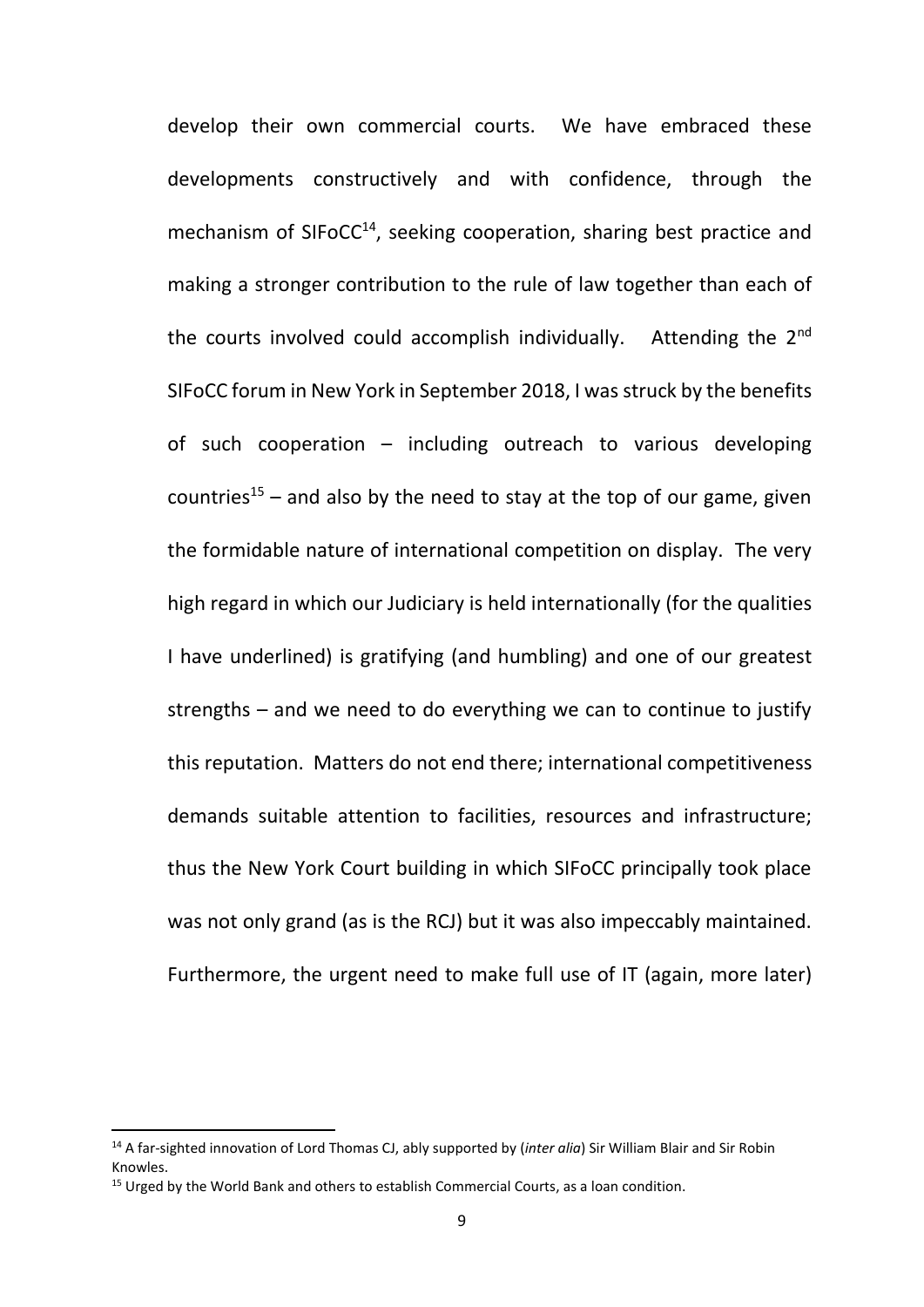was underlined by the contributions to the debate from others across the spectrum of developed and developing countries.<sup>16</sup>

15.As SIFoCC so clearly demonstrates, there is certainly no room for "Podsnappery" – the insular complacency, wonderfully described by Charles Dickens in *Our Mutual Friend:*

*"Mr Podsnap was well to do and stood very high in Mr Podsnap's opinion. Beginning with a good inheritance, he had married a good inheritance, and had thriven exceedingly in the Marine Insurance way, and was quite satisfied…… Mr Podsnap's world was not a very large world, morally; no, nor even geographically: seeing that although his business was sustained upon commerce with other countries, he considered other countries, with that important reservation, a mistake and of their manners and customs would conclusively observe, 'Not English!' when PRESTO! with a flourish of the arm, and a flush of the face, they were swept away."*

16.As to the legal profession, it is important to ensure that access is based on merit, drawing on the widest possible pool of young applicants. In that regard, a careful eye needs to be kept on the cost of qualification  $-$  as each well-intentioned step (and the burden of regulation) tends to result in increased expense, whether borne by new entrants or the profession as a whole. From my own experience, I know that the Inns of Court have these concerns very well in mind.

<sup>&</sup>lt;sup>16</sup> The contribution from Uganda was particularly noteworthy.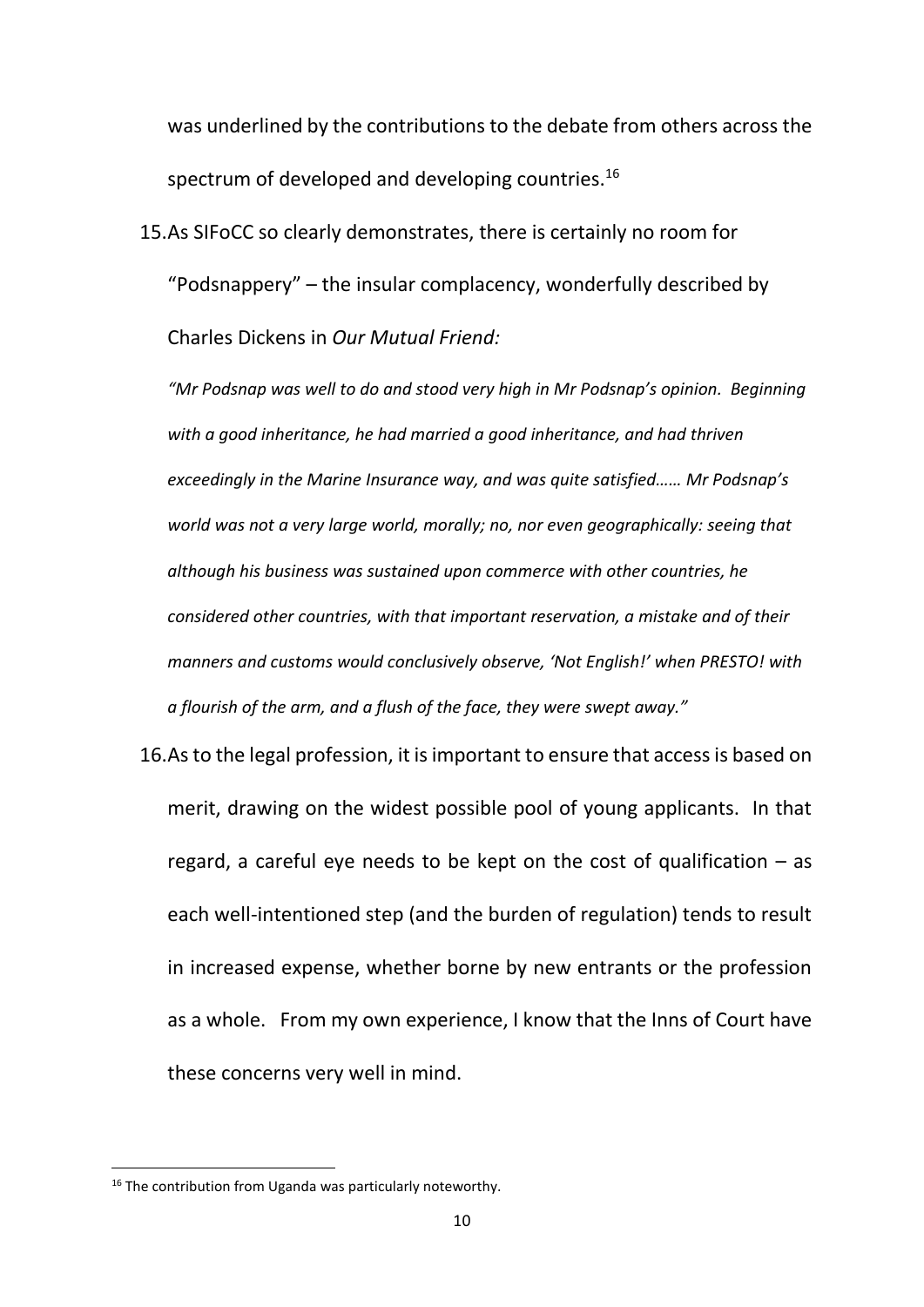17. It is only if we maintain a vibrant legal profession today that we will maintain a high quality judiciary. That is a necessary but not sufficient condition for maintaining high standards. As is well-known, over recent years it has become increasingly difficult to recruit and retain candidates of sufficiently high calibre to the bench.<sup>17</sup> As I, and I am not alone in this, have said on a number of occasions if we do not address this problem, then over time the quality of our trial and appellate judiciary will decline. There can be no doubting the importance of the Judiciary and the courts to our international standing – a pivotal role, constantly emphasised in my own experience of international judicial relations; we punch at or above our weight because of the gratifying international respect for our Judiciary. Any decline in the quality of our Judiciary will not only undermine confidence in our courts but will likewise pose a threat to London as an arbitration centre. Bearing in mind that in this context there is market choice, the requirement is for Judges and appellate Judges in whom the market has confidence.

1

<sup>17</sup> Judicial Appointments Commission, *Annual Report 2016-2017*, at 14 [<https://jac.judiciary.gov.uk/sites/default/files/sync/about\\_the\\_jac/annual-report-2016-17.pdf>](https://jac.judiciary.gov.uk/sites/default/files/sync/about_the_jac/annual-report-2016-17.pdf); Judicial Attitude Survey 2016 [<https://www.judiciary.gov.uk/wp-content/uploads/2017/02/jas-2016-england-wales](https://www.judiciary.gov.uk/wp-content/uploads/2017/02/jas-2016-england-wales-court-uk-tribunals-7-february-2017.pdf)[court-uk-tribunals-7-february-2017.pdf>](https://www.judiciary.gov.uk/wp-content/uploads/2017/02/jas-2016-england-wales-court-uk-tribunals-7-february-2017.pdf)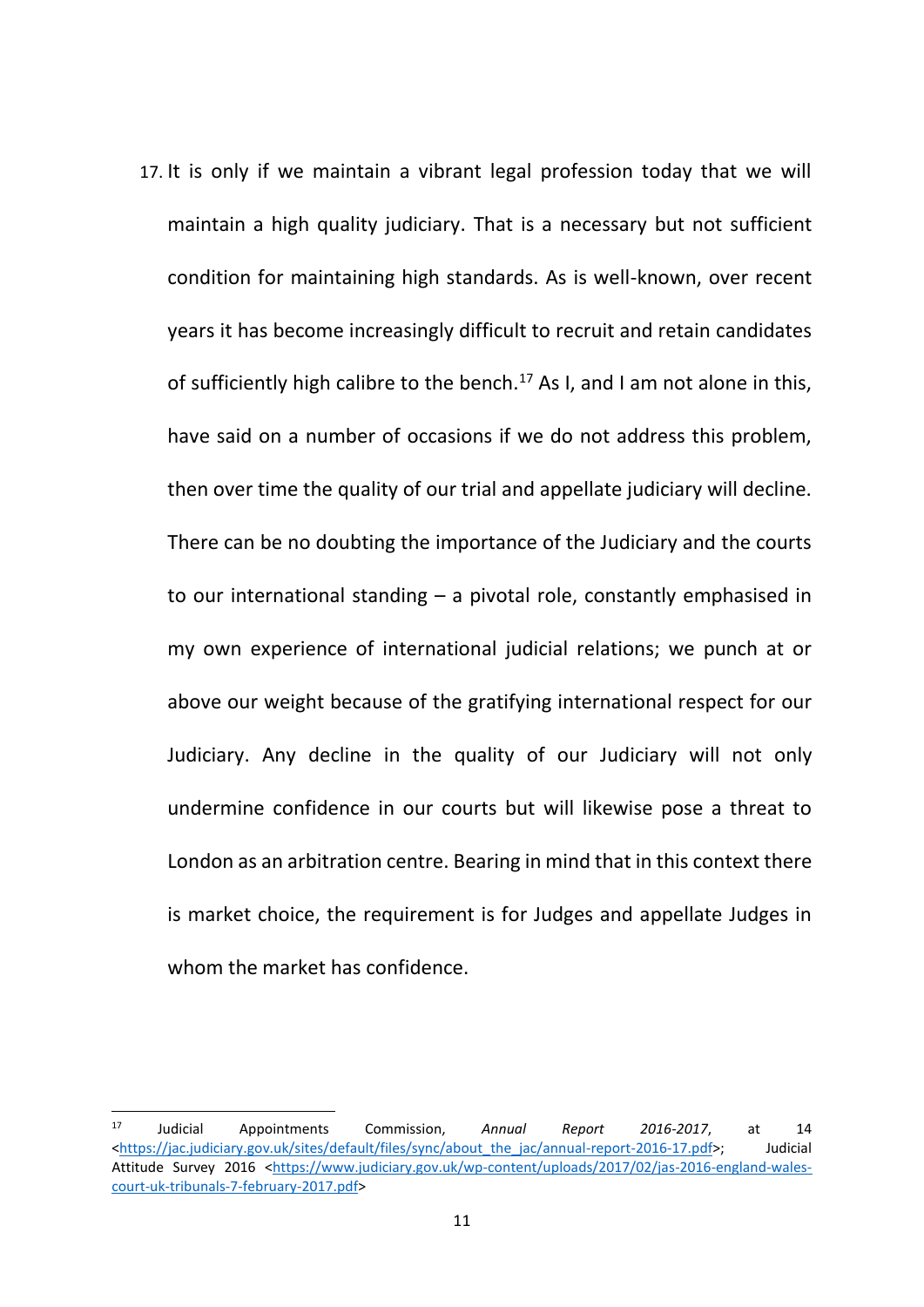18.Still further, any decline in the quality of our legal profession, our judiciary and the administration of courts and tribunals, raises concern as to this crucial pillar of democracy – which secures the rule of law. If we do not maintain a standard of excellence – for which we are internationally respected - we risk degrading our democracy. We are dealing here with something rather more than the price for a consumer good.

#### *III. The Courts and arbitration are mutually supportive*

- 19.Our civil justice system is more than our civil courts. They are one part of a wider whole, which also encompasses arbitration. The two are mutually supportive, enjoying a symbiotic relationship where the strength of one helps secure the strength of the other.<sup>18</sup> I do not see the court and arbitration as in a competition involving a "zero-sum" game, whereby the gain of one means a loss for the other.
- 20.Arbitration's strength is one facet of the framework of law that the civil courts help provide. Through the *Arbitration Act 1996*, the English courts provide a light-touch supervisory and accessory role supporting arbitration. As Lord Thomas CJ succinctly expressed it, their role is one of '*"Maximum support. Minimum interference'*".<sup>19</sup> I agree. The courts

 $\overline{a}$ 

 $18$  Should international mediation grow in the future, the two might become three.

<sup>19</sup> Lord Thomas CJ, *Commercial Dispute Resolution: Courts and Arbitration* (6 April 2017, Beijing) at [25].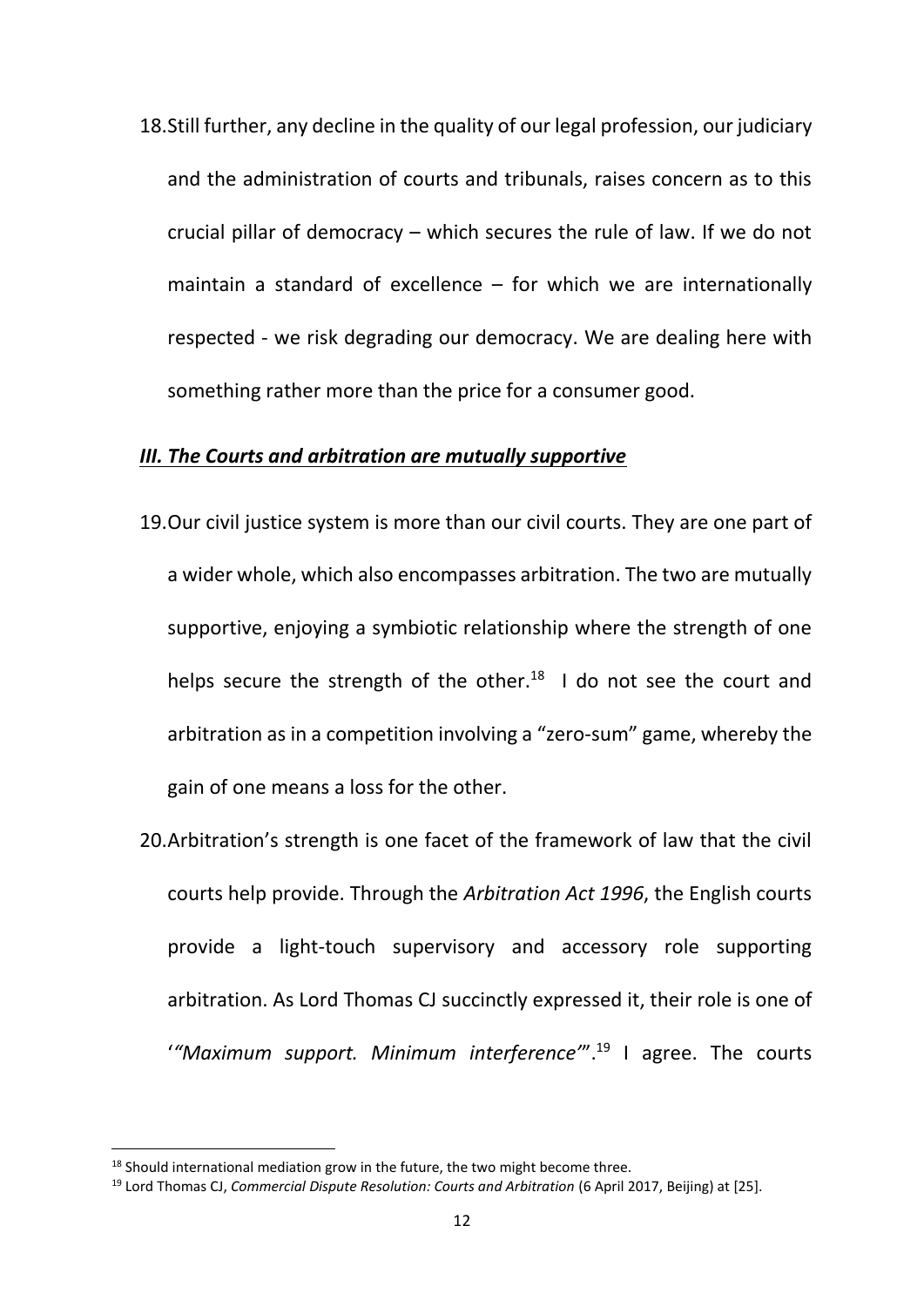provide support through ensuring that English law maintains its commitment to party autonomy, to certainty and predictability in contract and commercial law. And through ensuring, where necessary, that the law develops.

- 21.There has been some debate in this regard as to whether the 1996 Act has reduced the (Commercial) court's ability to ensure that the law can develop appropriately. To my mind, the balance it has struck through the test for appeals on points of law is broadly right. It is a test that properly respects party autonomy, while enabling appropriate disputes to come before the courts. Support where it is wanted and where it is needed. Otherwise, as in many other aspects of dispute resolution, party choice is respected, with an emphasis on finality, in accordance with the wishes of the parties.
- 22.The support that the courts provide for London arbitration is one that is reciprocated. It is fair to say that the dynamism of London arbitration is, in its own right, a real strength of legal London and of the City of London. Most obviously, arbitration has provided cutting edge cases for the courts to consider on many occasions in the past and continues to do so today<sup>20</sup>.

<sup>&</sup>lt;sup>20</sup> Simply by way of example, *The Achilleas* [2008] UKHL 48; [2009] 1 AC 61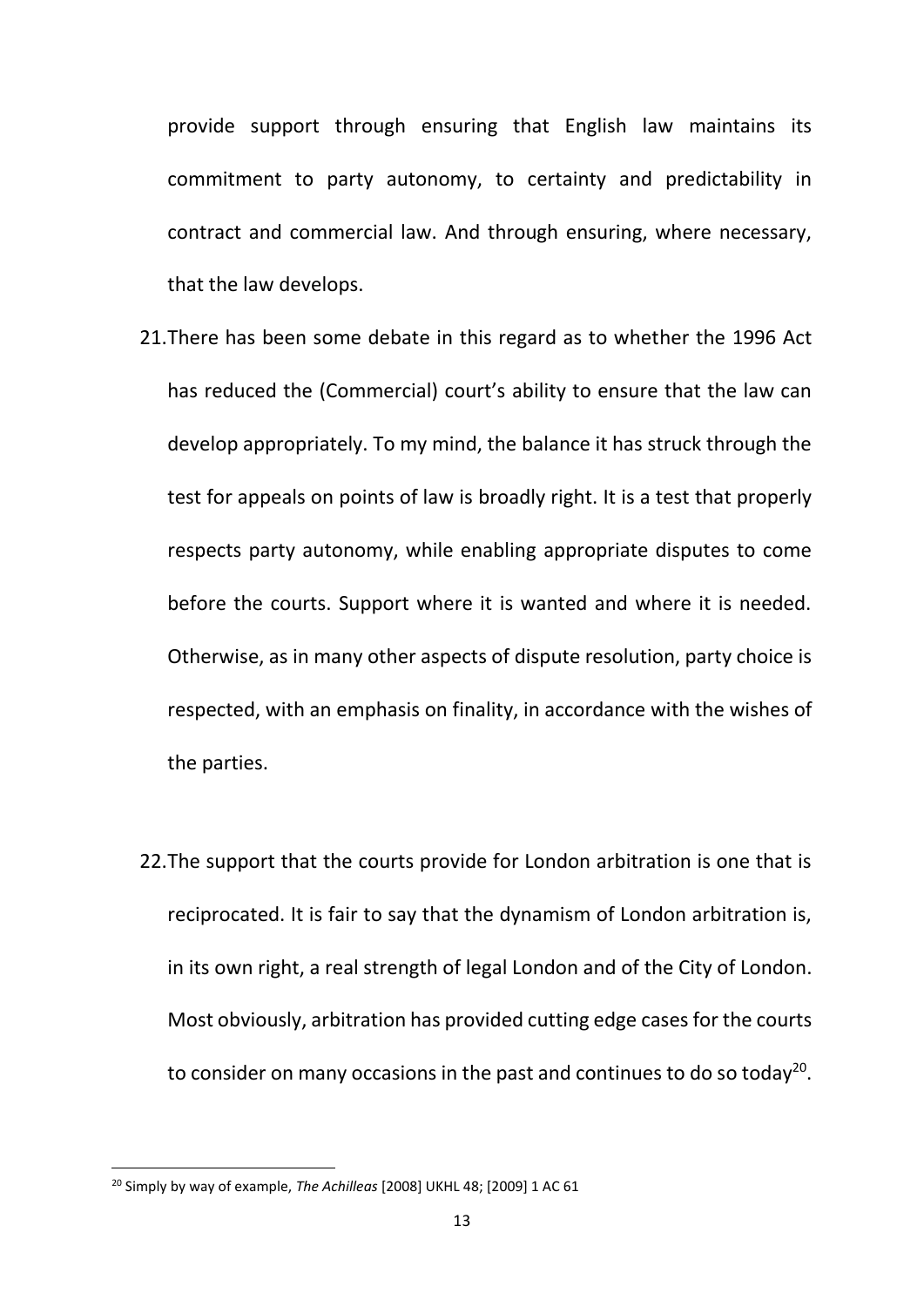English common law and particularly commercial law has, to a significant degree, been shaped by material provided by Commercial Court or arbitral proceedings.<sup>21</sup>.

- 23.The support arbitration provides for the courts goes beyond furnishing material through which the common law and commercial law can develop. While arbitrations may mean that some disputes do not come before the courts, the practical experience derived from arguing those arbitrations and deciding them is not lost to the courts. It is experience that can and is brought to bear in arguments before the courts. What the court loses in terms of some precedent as disputes are determined by arbitration, it still gains albeit indirectly. And experience gained in arbitrations both in London and abroad increases the skills and attractiveness of our legal profession and our judiciary, thus increasing the international reputation of our courts and those who practise in them.
- 24.There is of course scope for more. Each is or ought to be receptive to learning from the other, to the mutual benefit of both, especially perhaps in the realm of procedural innovation.
- 25.Looking ahead in arbitration, I add four points:

<sup>&</sup>lt;sup>21</sup> As Lord Goff memorably put it, '*For the English, the characteristic commercial contract is a contract for the carriage of goods by sea.*' Lord Goff of Chieveley, *The Future of the Common* Law, 46 Int'l & Comp. L.Q. (1997) 745 at 751.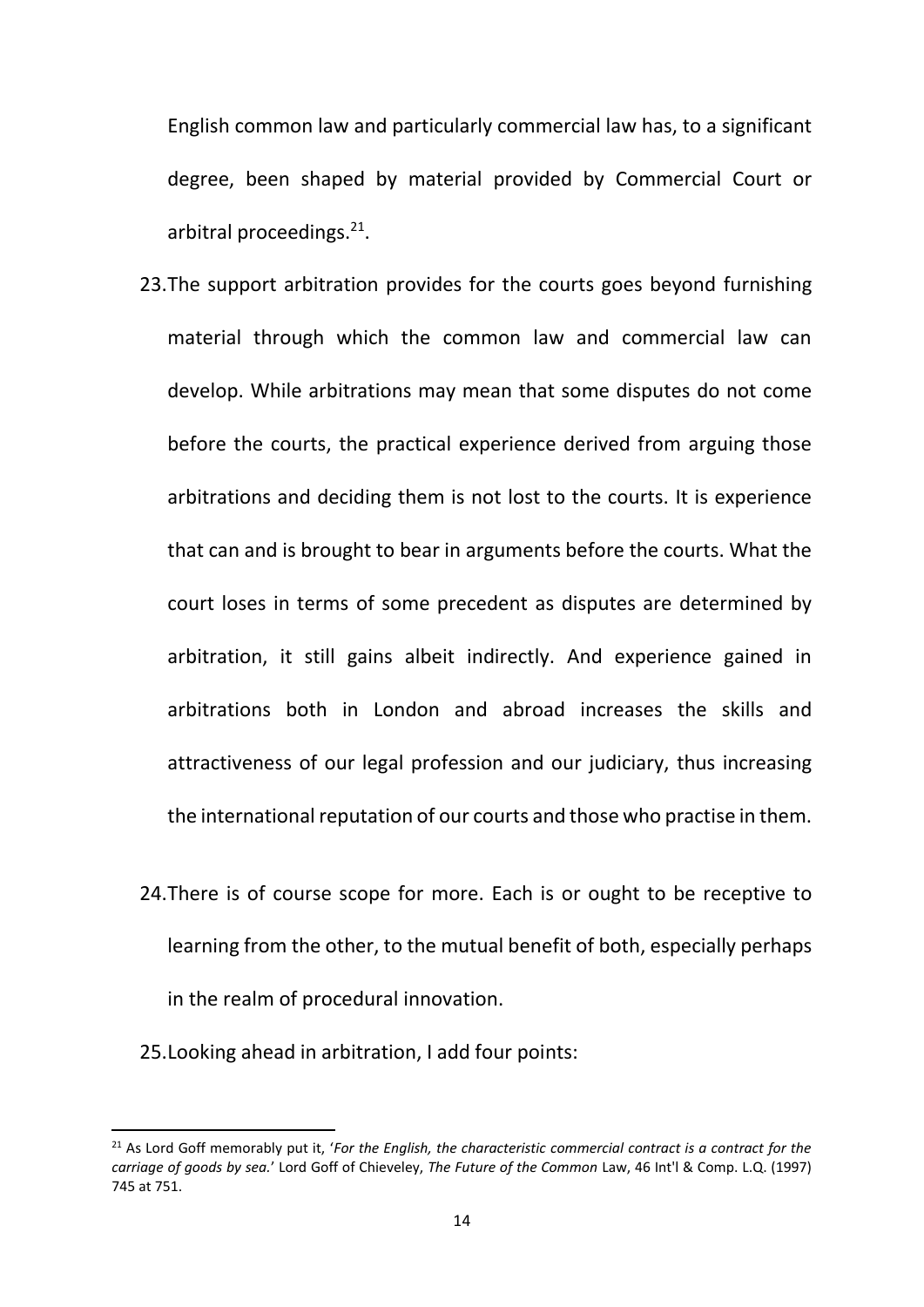- (1) First, to my mind, the place of international arbitration in global dispute resolution is secure. At its most basic, it fills the essential need of providing a neutral forum, with appropriate expertise, for the resolution of international commercial disputes, without requiring either party to agree to the other's court jurisdiction. From the vantage point of Legal UK, the preservation and strengthening of London's world-leading position as an arbitration centre or hub, is a matter of the highest importance.
- (2) Secondly, London arbitration ought to be wholly unaffected by Brexit. Even *if* any uncertainty attached to the enforcement of English judgments in EU territories (and please note the heavy underlining), no similar uncertainty affects English arbitration awards. The New York Convention has nothing to do with the EU and Brexit will not impact upon it at all.
- (3) Thirdly, there are some sensitive issues of policy surrounding areas which may or may not be appropriate for arbitration with its attendant confidentiality. The most topical, if not the only such area, concerns Non-Disclosure Agreements ("NDAs") in certain contexts.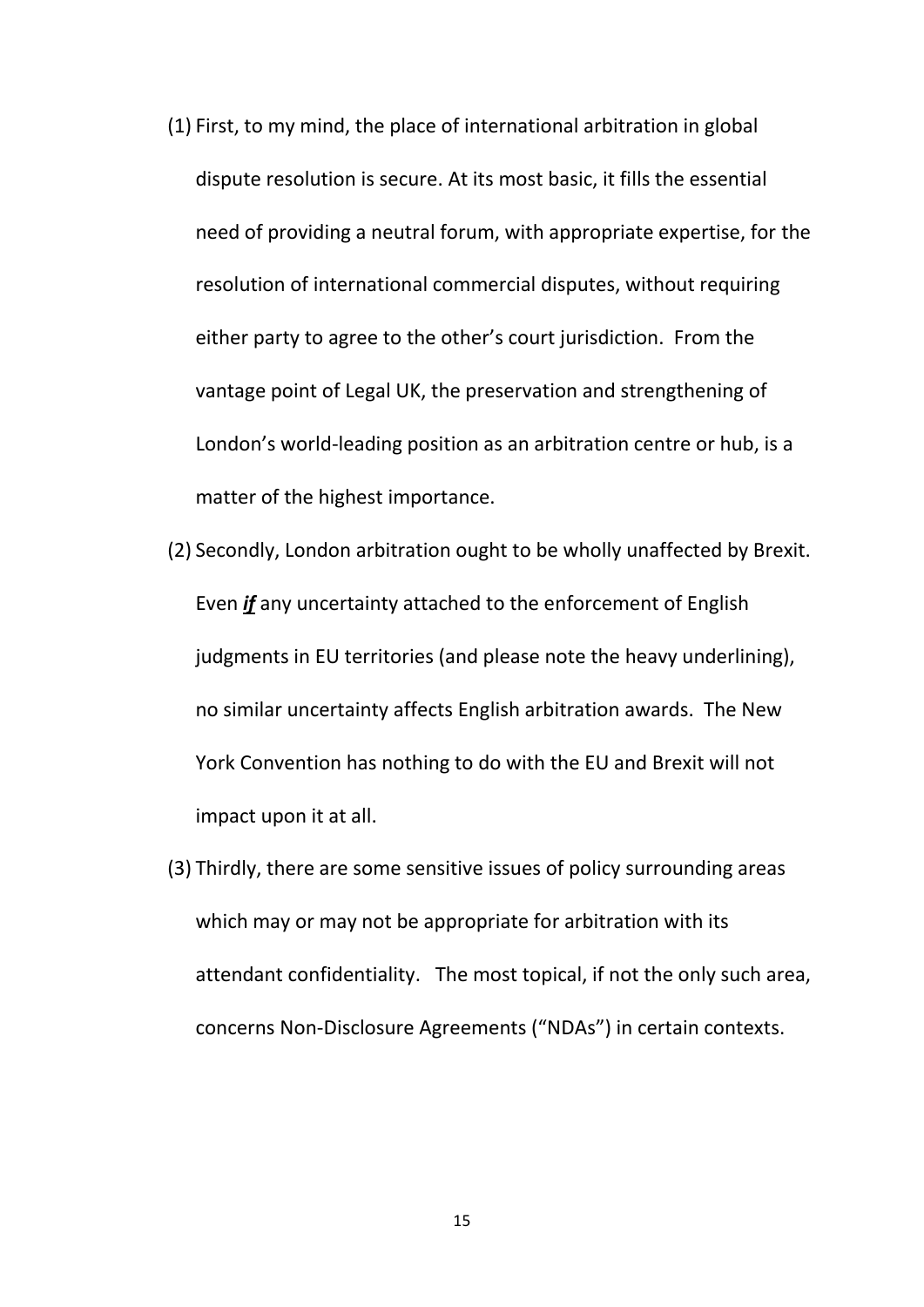(4) Fourthly, arbitration needs to be alive to international sensitivities. Thus, at the recent and impressive J20 gathering in Argentina<sup>22</sup>, there was a distinct coolness from some to international and, especially, investment arbitration. There is undoubtedly a need for international arbitration to be perceived as fair to developed and developing world alike.

## *(IV) The Rolls building is not an island unto itself*

- 26.The Business and Property Courts, bringing together all the specialist jurisdictions of the High Court in England and Wales – the Commercial Court, the Chancery Division and the Technology and Construction Court – in the Rolls Building and in major centres throughout England and Wales, facilitates the appropriate cross-jurisdictional deployment of Judges with suitable experience and expertise. It is an interesting development, if, as always, it is necessary to ensure that otherwise beneficial reforms do not have unintended consequences – here, that it must not be allowed to dilute the brand of the Commercial Court, a matter of the first importance to our standing internationally.
- 27.For tonight's purposes, however, the relationship between the Rolls Building jurisdictions is not my point. Each may be regarded as at the

<sup>22</sup> October 2018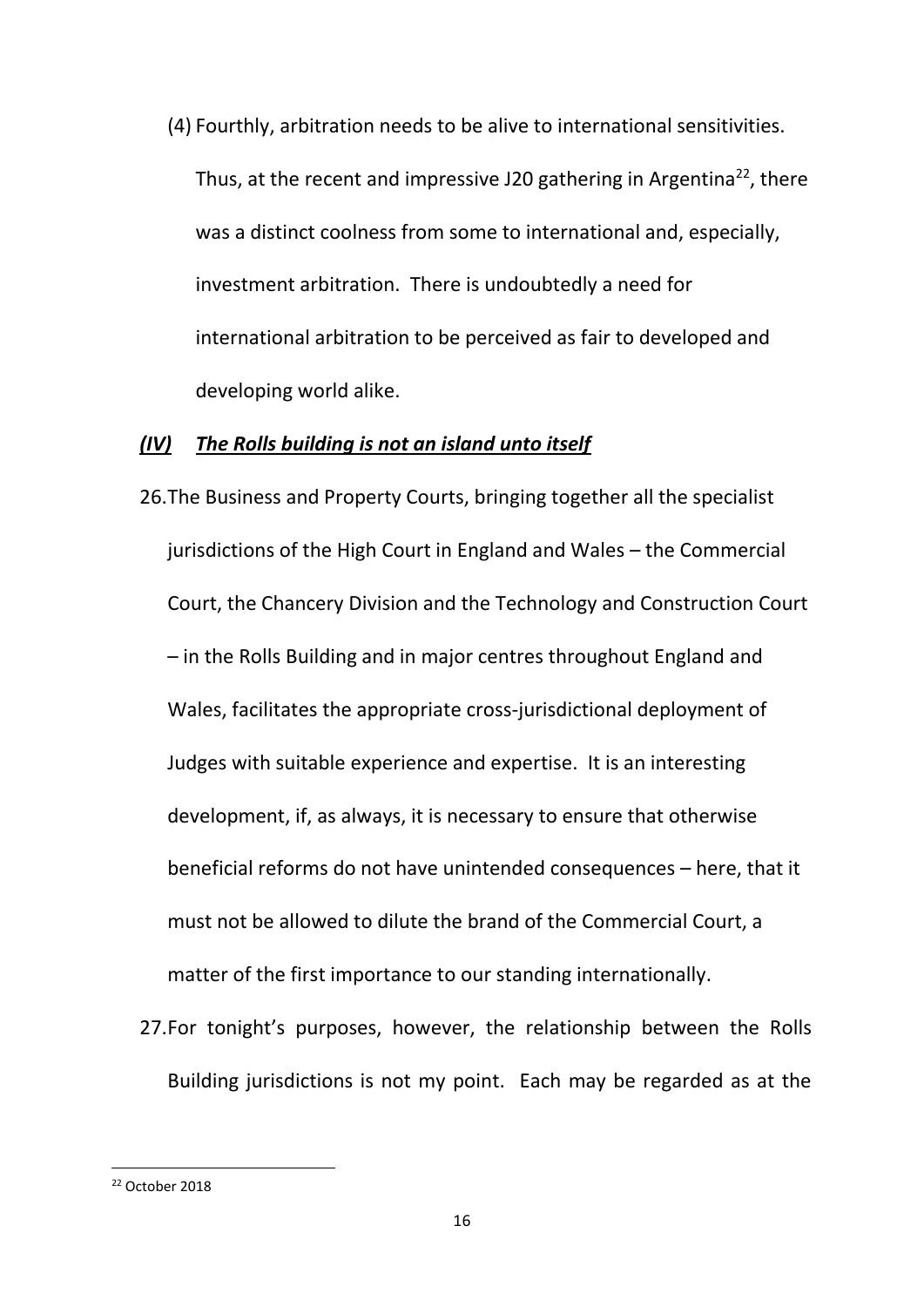cutting edge of civil justice, with an international dimension. My point tonight is that, collectively, the Rolls Building jurisdictions are one part of the wider whole of our civil jurisdiction. They are not islands unto themselves. Just as the relationship between the courts and arbitration can rightly be said to be symbiotic, the same is true of the Business and Property courts and the other civil courts. The strength of one is the strength of all. We cannot focus solely on investment in our Rolls Building courts. The system as a whole needs sufficient investment. Only if the system as a whole works well, will we be able to properly develop the law and secure the rule of law. We cannot and will not do so if we allow large parts of the system to decline or be degraded while supporting one or more specific parts of it.

28.A commitment to the rule of law is not divisible. We must maintain the integrity and accessibility of the system as a whole. Moreover, our international reputation will not be enhanced if only one part of our system thrives, amidst decline elsewhere.

### *(V) Welcoming and shaping change*

29.This takes me to my final proposition: change. The common law and our civil justice system have always been, and remain, in a constant state of evolution. If we are to remain a jurisdiction which can deliver effective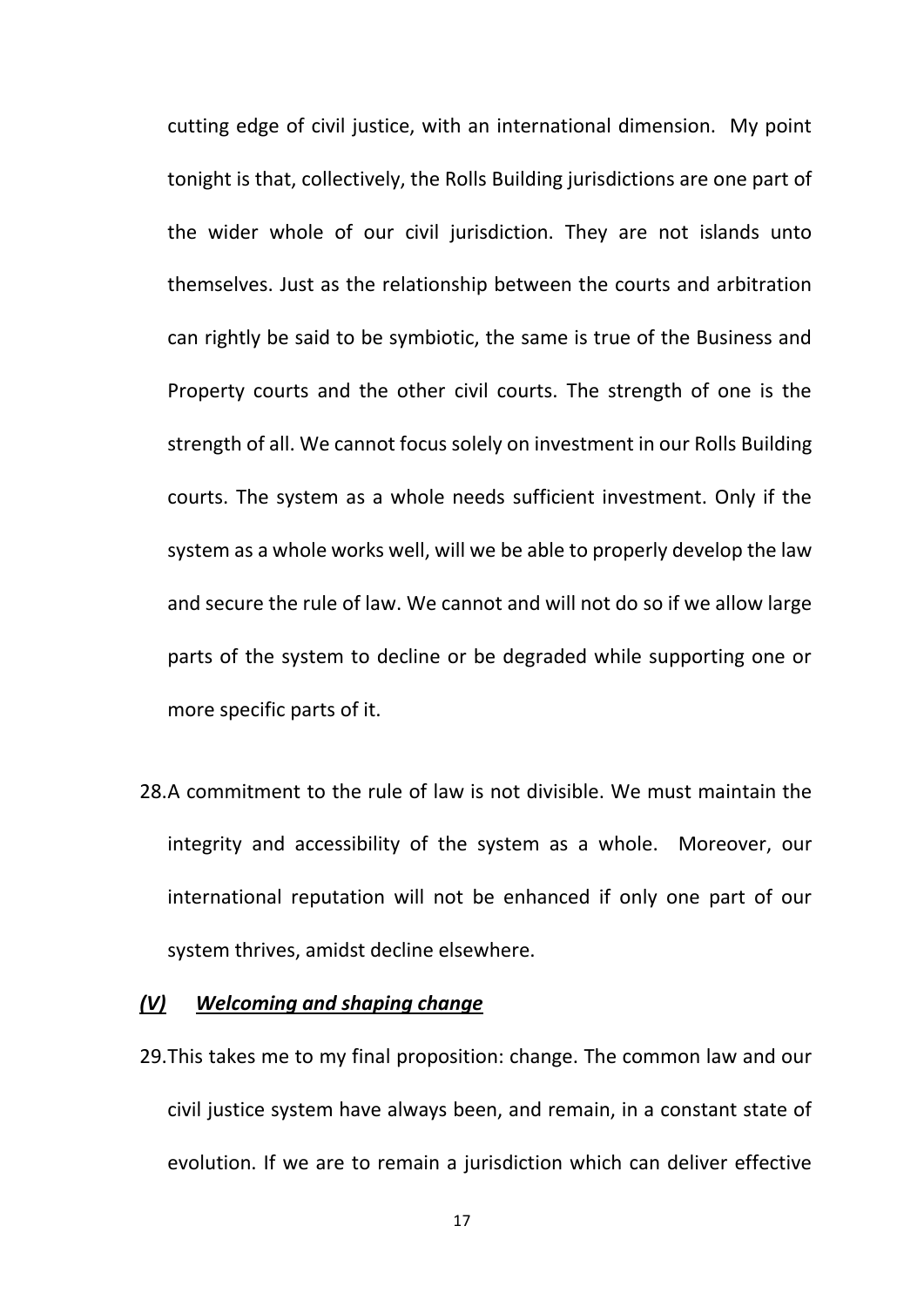justice to all domestically and a good forum to shop in internationally - in an intensely competitive market - we cannot rest on our laurels. Change has a number of different facets:

(1) Substantive law;

(2) Procedural law;

(3) Harnessing technology to reform the delivery of justice;

(4) Brexit.

1

30.*First, substantive law*. A central feature of our common law system has been its ability to adapt to meet the needs of the time. It is a living instrument providing citizens with a system of practical justice relevant to the times in which they live.<sup>23</sup> Through the careful, considered, fourfold common law method, as Sir John Laws described it in his outstanding Hamlyn Lectures<sup>24</sup> - evolution, experiment, history and distillation - it has developed in the light of changing circumstances and ensured that our law is not the product of a single moment in time. And when it goes wrong, as it occasionally does, it is able to correct itself, as anyone who recalls the circumstances and decisions running up to *Anns v Merton* 

<sup>23</sup> Lord Nicholls, in *In re Spectrum Plus Ltd (in liquidation)* [2005] UKHL 41; [2005] 2 AC 680, at [32] *et seq* <sup>24</sup> *The Common Law Constitution* (2014), Preface, at p.xiii. (CUP). See too, The Rt Hon. Sir Philip Sales, *The Common Law: Context and Method* (2019) 135 LQR 47, esp., at p.55.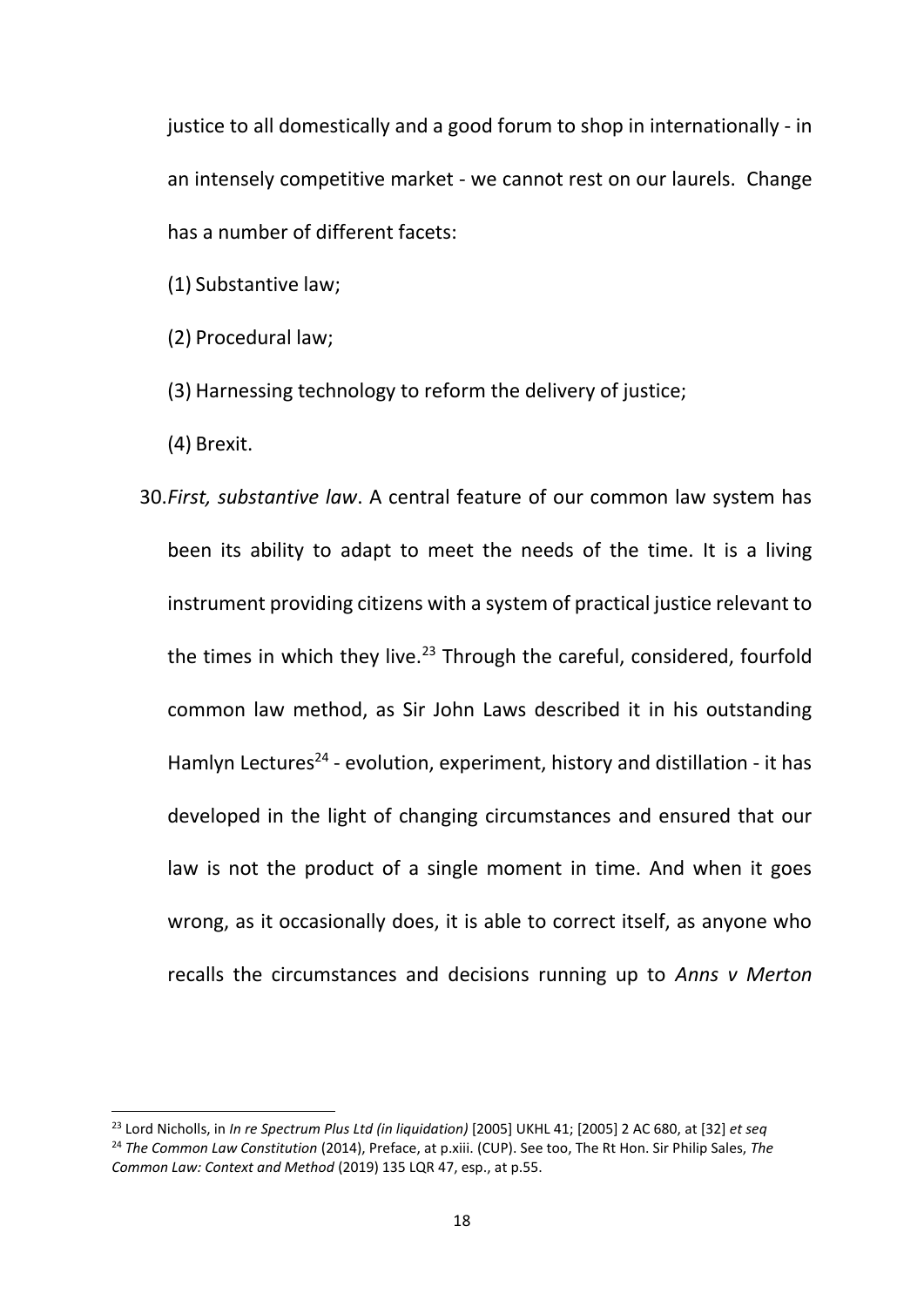*London Borough Council* [1978] AC 728 and *Murphy v Brentwood DC* [1991] 1 AC 398 will know.

31. None of this is new. As so often, Lord Mansfield CJ illuminated the path, graphically conveyed by his biographer in these words: $^{25}$ 

*"Mansfield's decisions in commercial cases, as in other areas of the law, were intensely practical. Where he thought it necessary or appropriate, he abandoned the formality of traditional common law pleading rules in order to provide legal protection to a broad range of commercial assets, transactions and practices. His aim was to get as quickly as possible to the essential issue or issues involved in a dispute and to resolve the dispute in accordance with principles of justice and fair dealing."* Lord Mansfield, combining principle and pragmatism, prized certainty, built on the customs and usages of merchants and developed English law in a manner which greatly facilitated international commerce. Think of freedom of contract, credit, marine insurance – all these were developed under Lord Mansfield's judicial leadership. They all involved harnessing and shaping change – not resisting it. Had the common law set its face against commercial developments, it would have become a dead-letter. The example of Lord Mansfield is telling, all the more so in the area of commercial law, which exists to facilitate commerce - or as

<sup>25</sup> Norman S. Poser, *Lord Mansfield: Justice in the Age of Reason* (2013), at p.229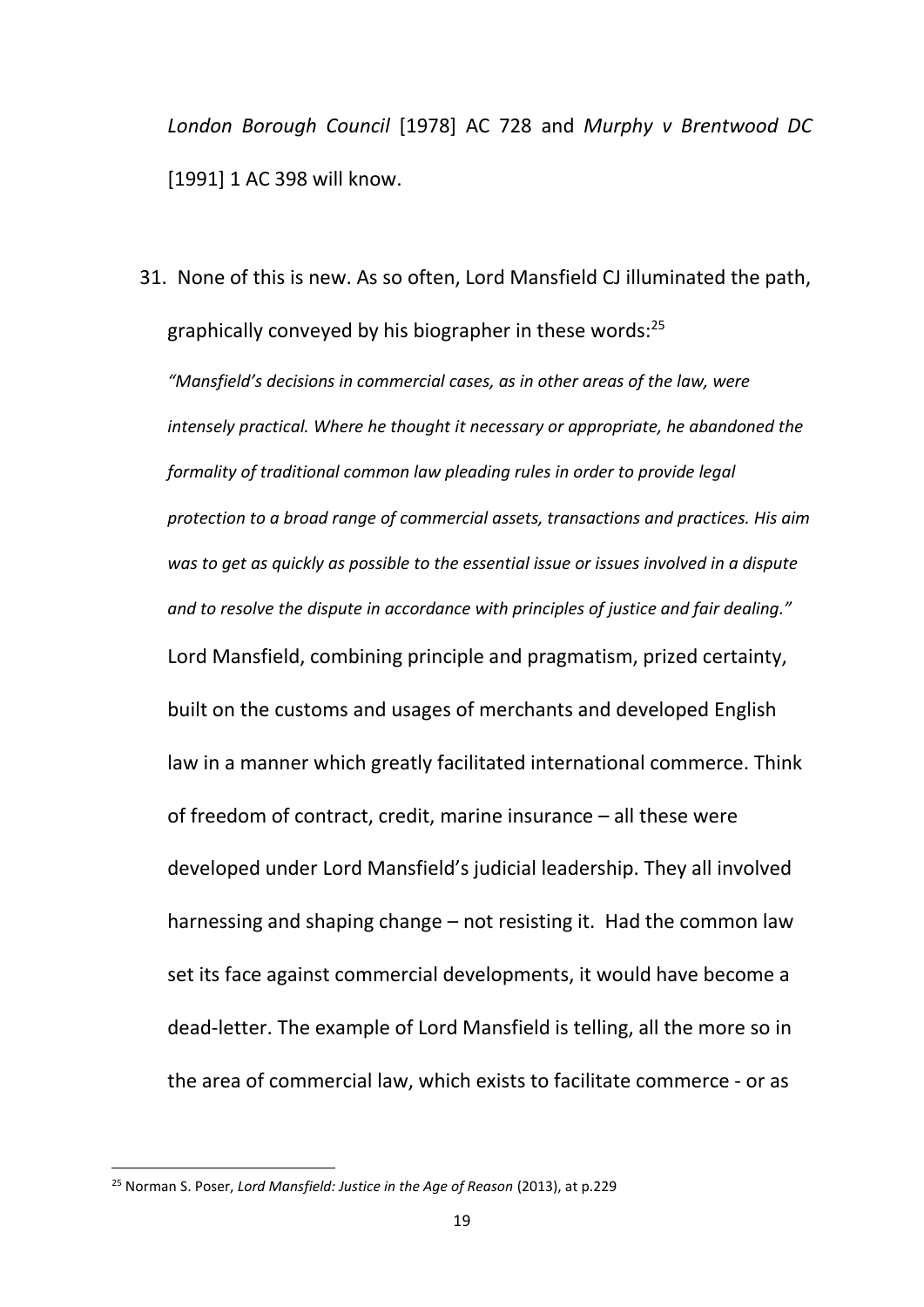Lord Steyn put it with regard to contract law more generally, to give effect "to the reasonable expectations of honest men".<sup>26</sup>

- 32. Let us linger a little longer on this theme. The Judiciary pro-actively seeks to stay in touch with an ever-changing commercial world – hence the importance attached to the Financial Markets Law Committee ("FMLC"), with its wide-ranging programme covering developments in the City and the longstanding existence of the Commercial Court Users' Committee. We seek to strike the right balance between the certainty of longstanding, settled rules and the desirability of change and, in this regard, pay close attention to the views of the market and the position prevailing internationally, in aiming to do practical justice. A recent example which gave rise to such considerations is the decision of the Court of Appeal, of which I was a member, in *Stallion Shipping Co SA v Natwest Markets PLC* (*The MV Alkyon)*<sup>27</sup>. I hope Lord Mansfield would have approved!
- 33.*Secondly, procedural law.* Examples spring readily to mind. To begin with, case management. In the Commercial Court, this long preceded the Woolf Reforms but there has been a revolution in this regard, with case management now firmly entrenched in all our jurisdictions<sup>28</sup>. It is,

<sup>26</sup> *Contrract Law: Fulfilling The Reasonable Expectations of Honest Men* (1997) 113 LQR 433.

<sup>27</sup> [2018] EWCA Civ 2760.

<sup>&</sup>lt;sup>28</sup> Civil, crime, family and tribunals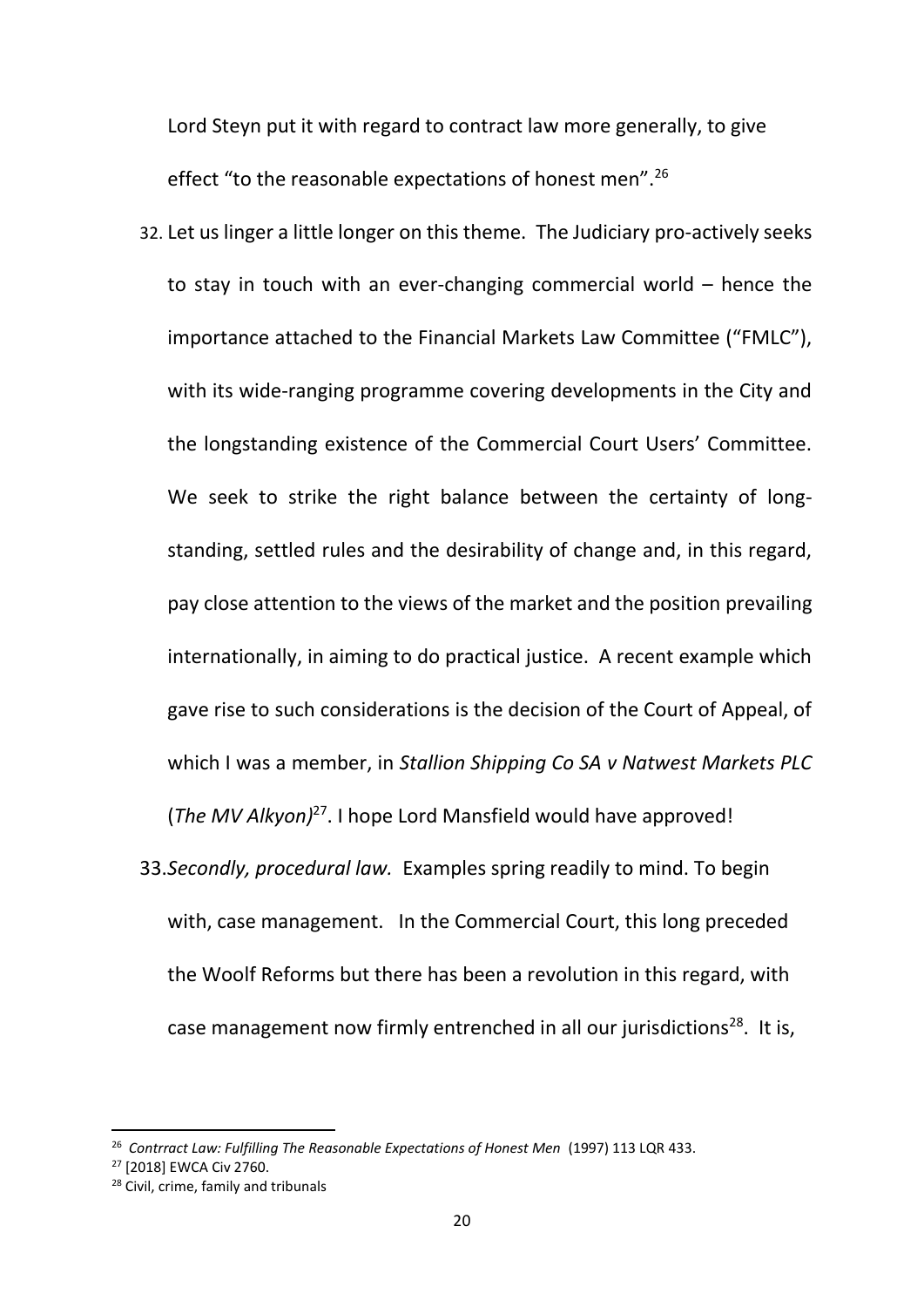properly so-called, a real example of cultural change. Next, the Business and Property Courts are grappling with the problems of disclosure in the digital age – in keeping with market demand. Still further and recently, the Court of Appeal has considered the law of privilege, most notably in *Director of the Serious Fraud Office v Eurasian Natural Resources Corp Ltd<sup>29</sup>* [2018] EWCA Civ 2006, where particular attention was paid (*inter alia*) to international developments.

34.*Thirdly, harnessing technology to reform (or modernise) the delivery of justice.* Modernisation means, of course, greater use of technology. This is being delivered through the HMCTS Reform programme, with which I was deeply involved at its inception, when Senior Presiding Judge. There can be argument as to the details and there *should* be debate as to how modernisation (or reform) is accomplished, in particular with regard to preserving open justice and safeguarding access for those with IT difficulties. Modernisation must of course be carried out effectively, as recently highlighted by Lord Burnett CJ.<sup>30</sup> There is ample scope for such debate – but there is no alternative to modernisation other than setting our face against technology. That would be bizarre and would wholly fail

<sup>29</sup> [2018] EWCA Civ 2006

<sup>30</sup> Lord Burnett CJ, *The Cutting Edge of Digital Reform*, (3 December 2018) passim [<https://www.judiciary.uk/wp](https://www.judiciary.uk/wp-content/uploads/2018/12/speech-lcj-online-court.pdf)[content/uploads/2018/12/speech-lcj-online-court.pdf>](https://www.judiciary.uk/wp-content/uploads/2018/12/speech-lcj-online-court.pdf)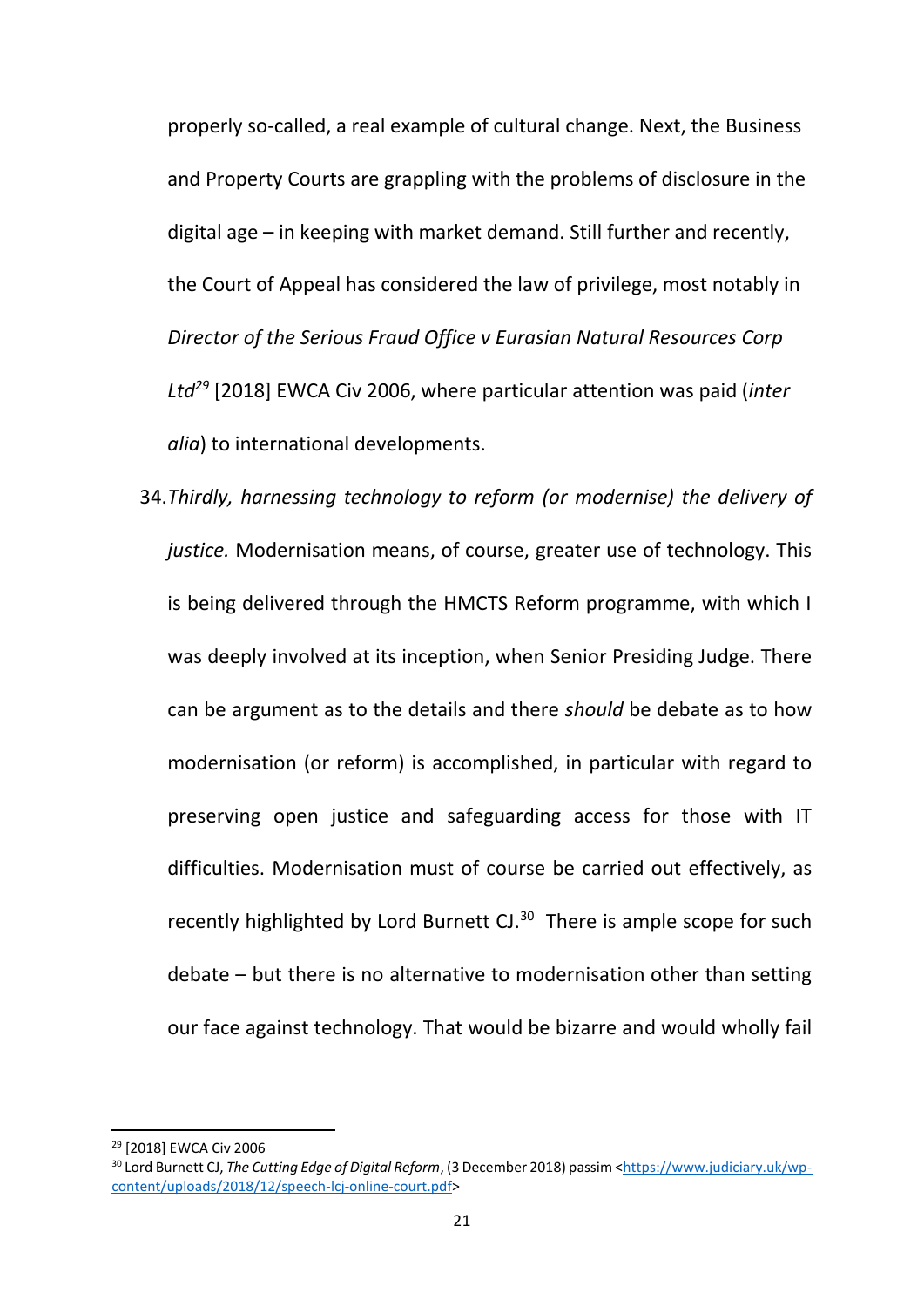to recognise the changed world in which we live. Moreover, it would be to set our face against the means by which we can ensure our civil justice system can better deliver justice and increase access to justice in so doing, going back to the straightforward test for reforms suggested earlier.

*35.Fourthly, Brexit.* I make it plain that, as a Judge, I express no view whatever as to the politics of Brexit, one way or another and would not want to be misunderstood in that regard. So far as concerns civil justice, it is pointless to speculate on possible Brexit outcomes and we shall deal with whatever emerges, determined to maintain and enhance the leading position of London and English Law internationally. Above all with Brexit, we must maintain perspective, so that it does not become an all-embracing single issue. We need to look beyond Brexit and ensure that this jurisdiction remains ahead of the curve in addressing the ever-increasing pace of technological change that will assuredly alter the way business is done. If Lord Mansfield could harness change, so must we.

## *Conclusion:*

36. To recap: Civil Justice is a public good  $-$  a pillar of the rule of law. It is crucial to access to justice domestically, so shaping the society we are. It is qualitatively and financially an outstanding exemplar of the UK's soft power internationally. To maintain and improve our system, the only